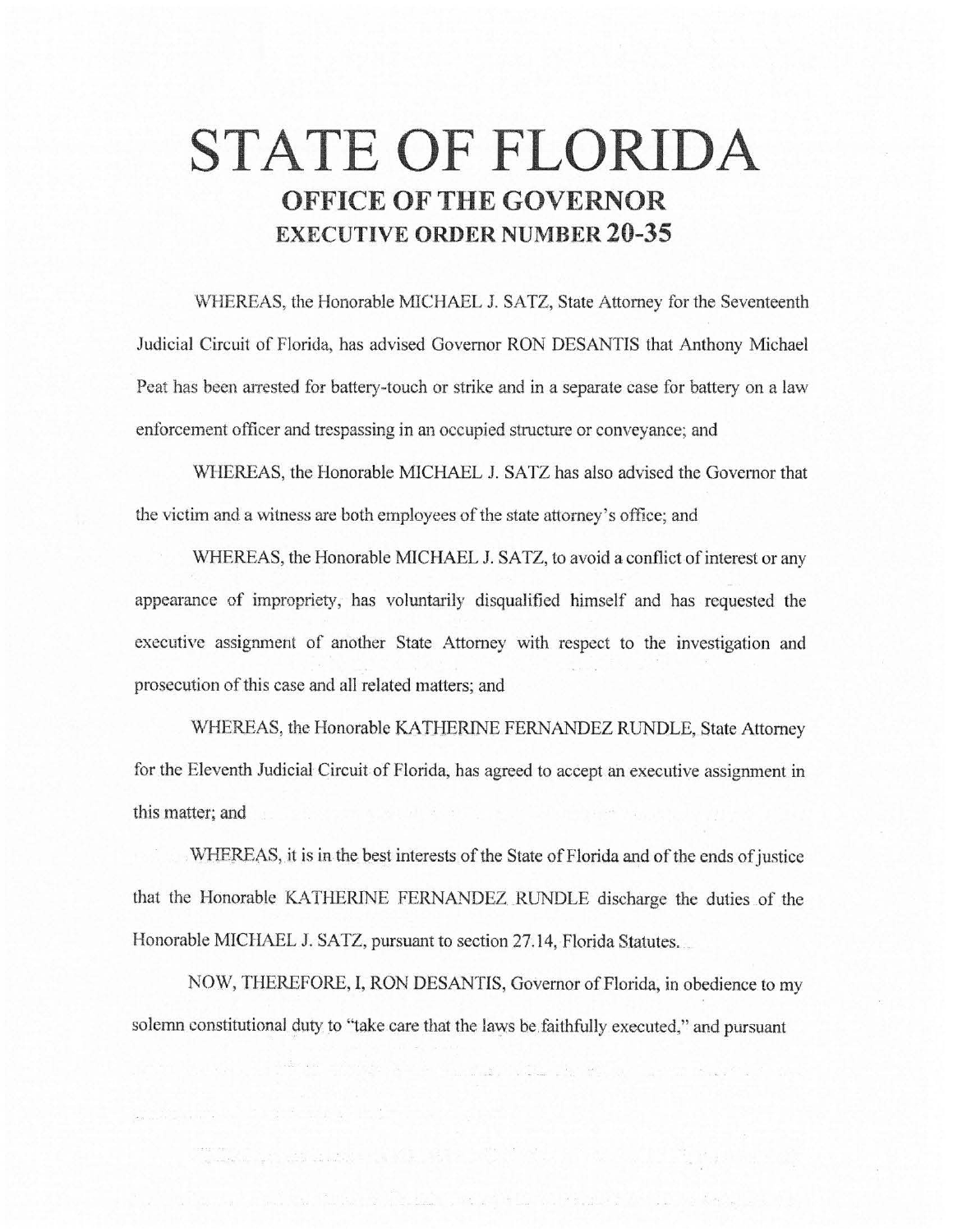to the Constitution and laws of the State of Florida, issue the following Executive Order, effective immediately:

#### Section 1.

The Honorable KATHERINE FERNANDEZ RUNDLE, State Attorney for the Eleventh Judicial Circuit of Florida, referred to as the "Assigned State Attorney," is assigned to discharge the duties of the Honorable MICHAEL J. SATZ, State Attorney for the Seventeenth Judicial Circuit of Florida, as they relate to the investigation, prosecution., and all matters related to Michael Peat.

#### Section 2.

The Assigned State Attorney or one or more Assistant State Attorneys and Investigators, who have been designated by the Assigned State Attorney, shall proceed immediately to the Seventeenth Judicial Circuit of Florida, and are vested with the authority to perform the duties prescribed herein.

### Section 3.

 $\frac{1}{2} \lambda^2$ 

Section 4.

All residents of the Seventeenth Judicial Circuit are requested, and all public officials are directed, to cooperate and render whatever assistance is necessary to the Assigned State Attorney, so that justice may be served.

## The period of this Executive Assignment shall be for one (1) year, to and including February 11, 2021.

r a chairm an t-ainm an chairm an chairm an chairm an chairm an chairm an chairm an chairm an chairm an chairm